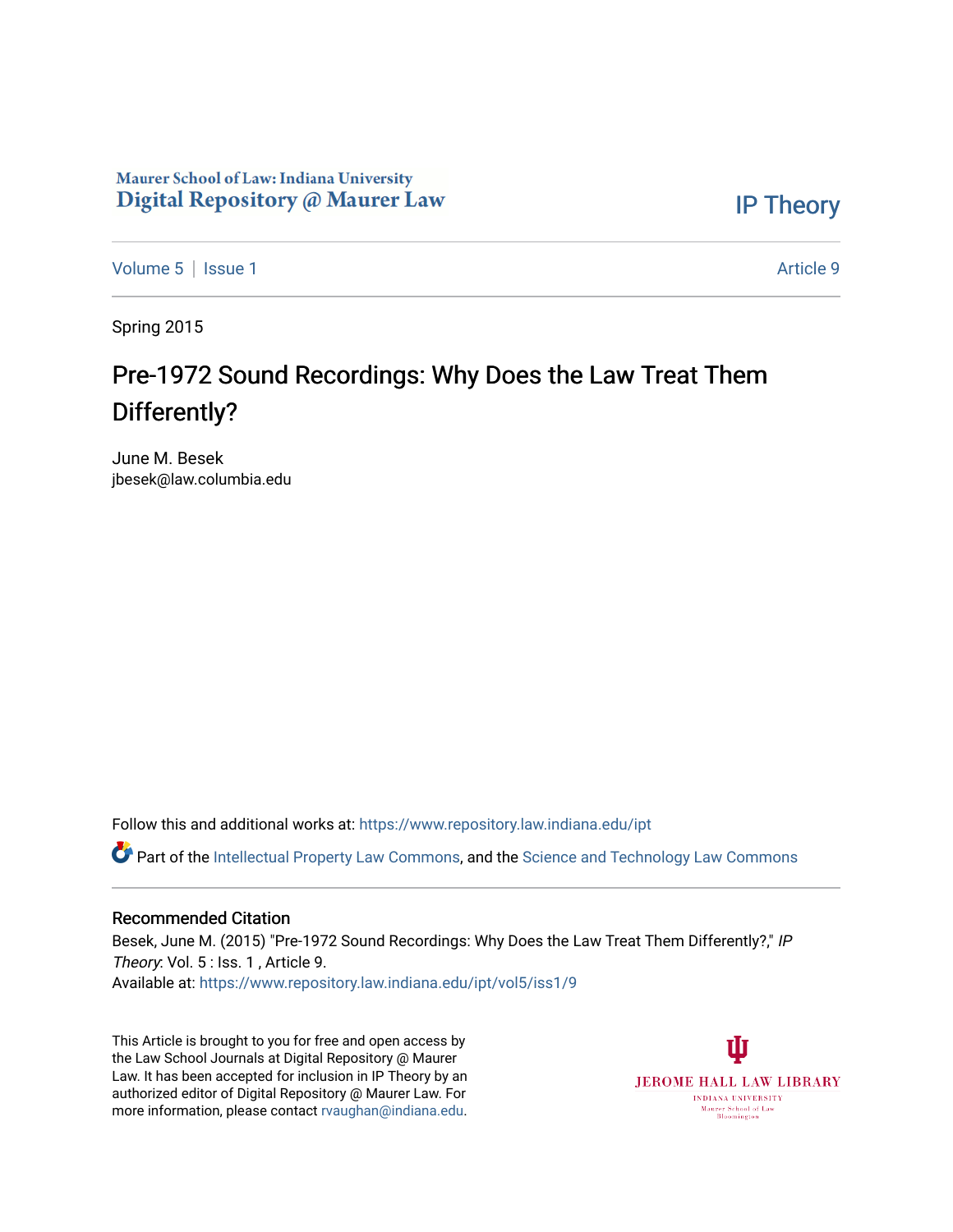

# **Pre-1972 Sound Recordings: Why Does the Law Treat Them Differently?**

*June M. Besek\**

# **I. INTRODUCTION**

Pre-1972 sound recordings are treated differently under the law from other works of authorship. For historical reasons, they are protected only under state law, not federal copyright law, until 2067, when they will fall into the public domain.<sup>1</sup> Because the scope of rights and exceptions in these recordings varies from state to state, it is often difficult to make judgments about permissible uses. Moreover, as exploitation of sound recordings moves from the sale of copies (or phonorecords, as they are referred to under federal law) to streaming, pre-1972 sound recordings are increasingly deprived of the benefits of exploitation, for reasons discussed below.

These pre-1972 recordings cover a wide range of material. The commercial recordings come most readily to mind including Louis Armstrong, Glen Miller, Frank Sinatra, Elvis Presley, the Supremes, and many more jazz, classical, blues, folk and pop recordings, as well as spoken word recordings such as audio books or lectures. But there are also many recordings that were not made for commercial distribution and are technically unpublished, such as archival copies of radio programs, oral histories, reporters' notes, recordings made for research on everything from bird calls to indigenous music, and so on. Some of these recordings may have significant commercial value; others have value only to researchers in niche areas.

The U.S. Copyright Office has recommended that pre-1972 sound recordings be brought under federal copyright law.<sup>2</sup> Although such a move potentially raises issues of takings

<sup>\*</sup> Executive Director, Kernochan Center for Law, Media and the Arts and Lecturer-in-Law, Columbia Law School.

<sup>1. 17</sup> U.S.C. § 301(c) (1998).

<sup>2.</sup> REGISTER OF COPYRIGHTS, U.S. COPYRIGHT OFFICE, FEDERAL COPYRIGHT PROTECTION FOR PRE-1972 SOUND RECORDINGS (Dec. 2011), *available at* http://www.copyright.gov/docs/sound/pre-72-report.pdf [hereinafter Copyright Office Report]. The author of this article served as a consultant to the U.S. Copyright Office in connection with the Copyright Office Report.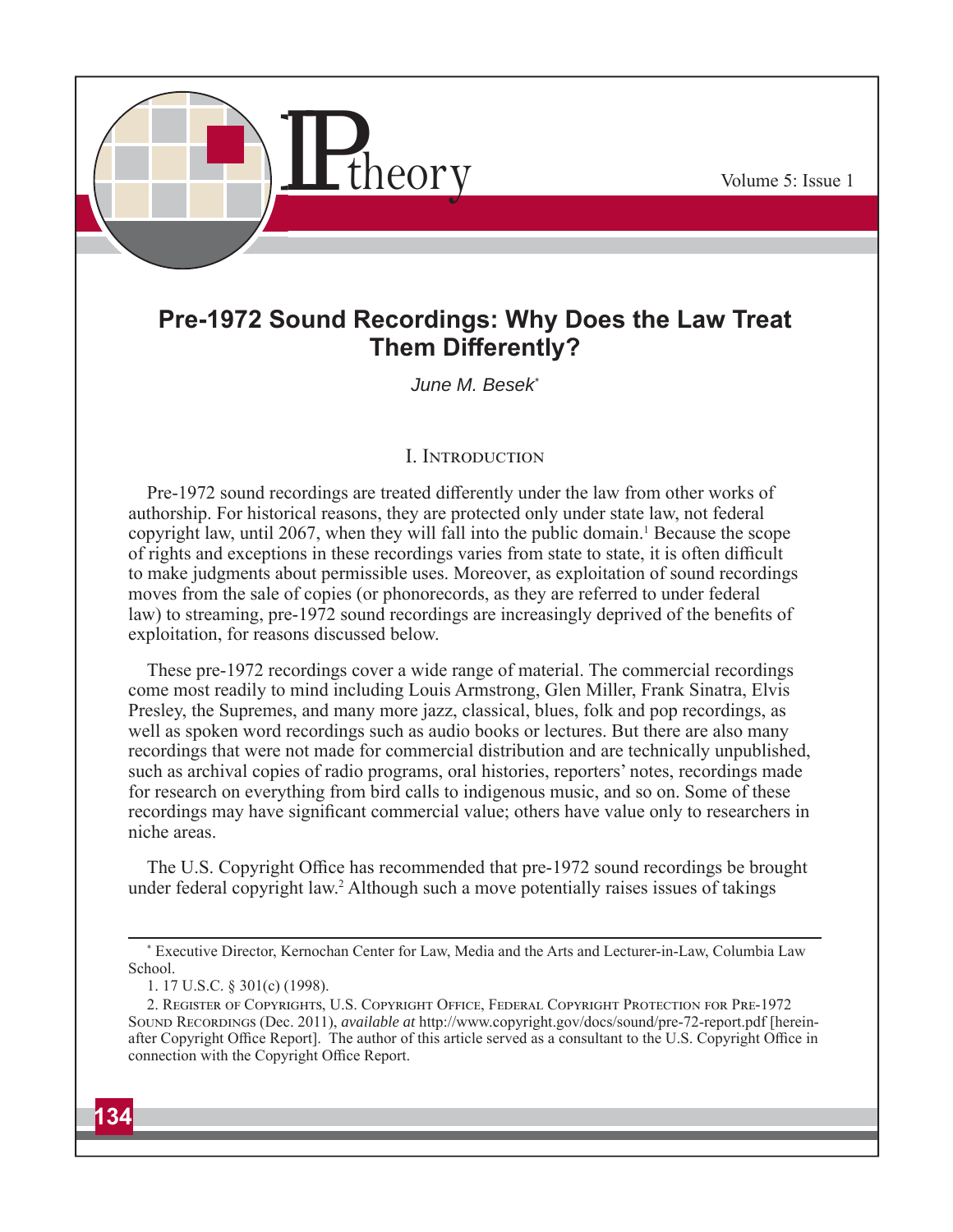under the Fifth Amendment, $3$  most of these issues could be addressed by carefully drafting the new statute. On balance, bringing pre-1972 sound recordings under federal law could provide greater certainty and fairness to the use and exploitation of these works by right holders, scholars and consumers.

#### II. BACKGROUND

A sound recording is a work that results from the fixation of a series of musical, spoken or other sounds, regardless of how embodied.<sup>4</sup> A music CD, for example, is a sound recording, as is the digital version of the same work on a hard drive. A sound recording can embody two or more works – the fixation of sounds and the underlying musical or literary work(s). Each may be entitled to a separate copyright.

Sound recordings have been in existence for more than 150 years.<sup>5</sup> Until 1972, sound recordings were not eligible for protection under federal copyright law. This stemmed in part from a 1908 case in which the Supreme Court held that piano rolls were not "copies" of the underlying musical work, because the musical work could not be visually discerned from the piano roll.<sup>6</sup> One unfortunate consequence of this ruling was that the mechanical means by which sound recordings were embodied could not serve as a copy for purposes of fi xation, because one could not discern the sounds sought to be protected merely with the senses.<sup>7</sup> Since fixation is an essential element of copyright protection, that decision presented an obstacle to federal copyright protection for sound recordings.<sup>8</sup> Any copyright protection that sound recordings enjoyed prior to 1972 stemmed from state laws.

In the 1960s and early 1970s, unauthorized copying of sound recordings became cheaper and easier, and large scale commercial infringement became more common.<sup>9</sup> In 1971 Congress was persuaded that federal copyright protection for sound recordings was urgent.10

5. Copyright Office Report, *supra* note 2, at 50.

6. White-Smith Music Publ'g Co. v. Apollo Co., 209 U.S. 1 (1908), *superseded by statute*, Copyrights Act of 1976, Pub. L. No. 94-553, 90 Stat. 2541 (1976). See Copyright Office Report, supra note 2, at 8.

7. This was explicitly changed in the 1976 Copyright Act; the law currently provides that a "copy" is a "material object<sup>[]</sup> . . . in which a work is fixed by any method now known or later developed, and from which the work can be perceived, reproduced, or otherwise communicated, either directly or with the aid of a machine or device. . . ." 17 U.S.C. § 101.

8. *See Barbara A. Ringer, <i>Study No. 26: The Unauthorized Duplication of Sound Recordings, in* SUBCOMM. ON PATENTS, TRADEMARKS, AND COPYRIGHT OF THE COMM. ON THE JUDICIARY,  $86^{th}$  Cong., COPYRIGHT LAW REVISION XI, 4-7 (Comm. Print Feb. 1957), *available at* http://www.copyright.gov/history/studies/study26.pdf.

9. H.R. REP. No. 92-487, at 2 (1971).

10. *Id.* at 4. In addition, certain Supreme Court decisions had cast doubt on the validity of state law protection. H.R. REP. No. 92-487 & 2-3, 12-13.

<sup>3.</sup> The Fifth Amendment provides: "No person shall be . . . deprived of life, liberty, or property, without due process of law; nor shall private property be taken for public use, without just compensation." U.S. CONST. AMEND. V.

<sup>4. 17</sup> U.S.C. § 101 (2010).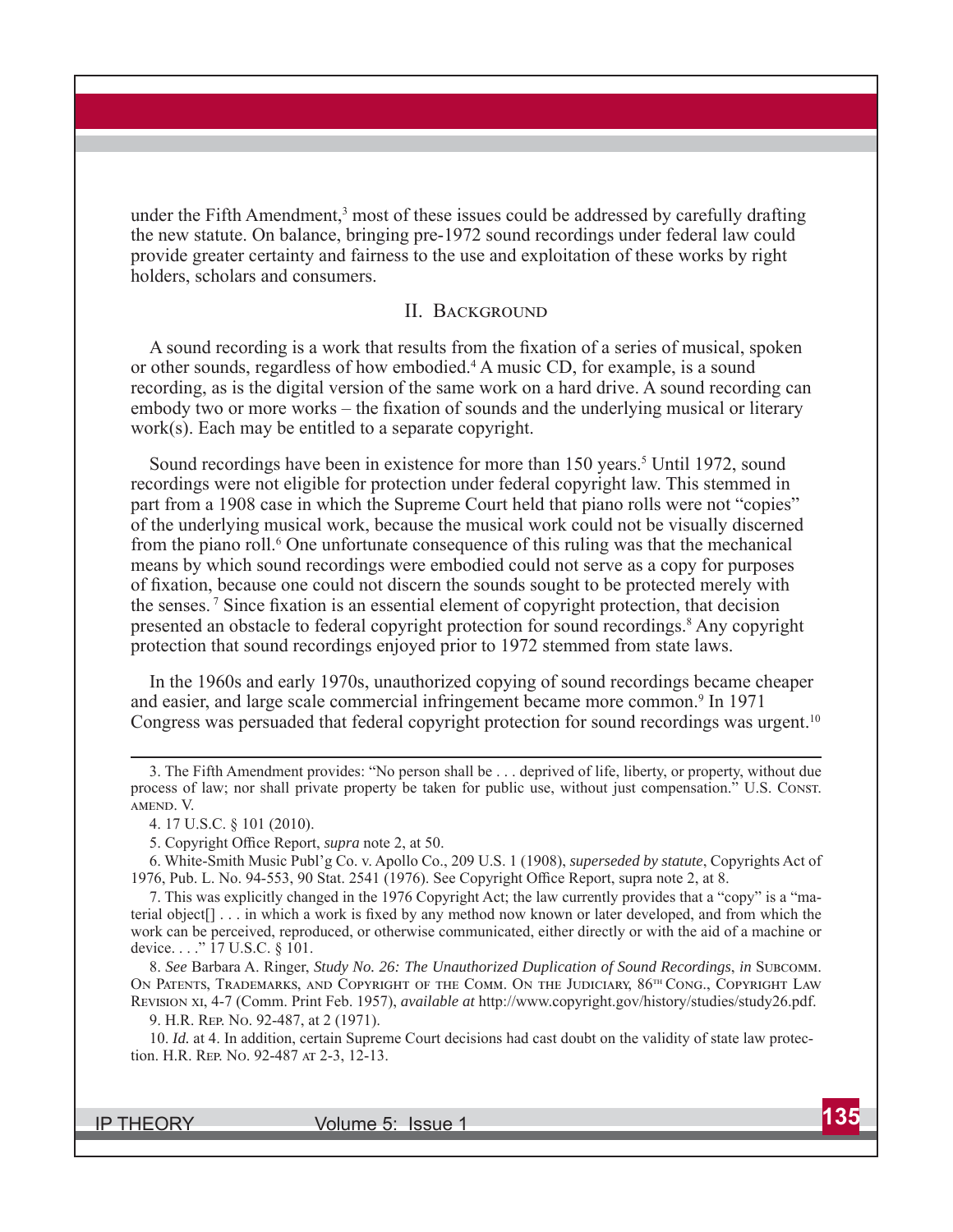On October 15, 1971, Congress passed the Sound Recording Act, effective February 15, 1972, which brought sound recordings into the Copyright Act on a going-forward basis.<sup>11</sup> All sound recordings created on or after that date became eligible for protection under federal copyright law. All sound recordings created earlier remained under state law.

In 1976 Congress completed a comprehensive revision of the Copyright Act. It brought all unpublished works of authorship under federal copyright law (previously the federal copyright law protected only published works) to create a unitary system of copyright.<sup>12</sup> Nevertheless, it left pre-1972 sound recordings under state law<sup>13</sup>. To ensure that these works would not be protected indefinitely into the future, Congress provided that states could continue to protect pre-1972 sound recordings until the end of 2047, at which point all protection for these pre-1972 sound recordings would cease – in other words, they would never be entitled to federal protection.<sup>14</sup> This deadline was later extended to 2067.<sup>15</sup>

#### III. FEDERAL PROTECTION FOR SOUND RECORDINGS

Even though pre-1972 sound recordings are not protected by federal copyright law, <sup>16</sup> it is important to understand the scope of federal rights in recordings that are protected. This background will facilitate the comparison between the scope of protection under state and federal law for sound recordings, and illustrate how the regime of protection would change for pre-1972 recordings if they were brought under federal copyright law. It also serves to

With respect to sound recordings fixed before February 15, 1972, any rights or remedies under the common law or statutes of any State shall not be annulled or limited by this title until February 15, 2067. The preemptive provisions of subsection (a) shall apply to any such rights and remedies pertaining to any cause of action arising from undertakings commenced on and after February 15, 2067. Notwithstanding the provisions of section 303, no sound recording fixed before February 15, 1972, shall be subject to copyright under this title before, on, or after February 15, 2067.

As passed in 1976, the legislation provided that state laws would not be preempted until February 15, 2047, but that date was extended to February 15, 2067 by the Copyright Term Extension Act, Pub. L. No. 105-298, Title I, 112 Stat. 2827 (1998).

15. *See* Copyright Term Extension Act, Pub. L. No. 105-298.

16. Certain foreign pre-1972 sound recordings are protected under federal copyright law as a result of the 1994 Uruguay Round Agreements Act, Pub. L. No. 103-465, 108 Stat. 4809, 4973-81. To comply with U.S. treaty obligations, that law restored federal copyright protection in certain foreign works that were in the public domain for lack of compliance with U.S. formalities such as copyright notice and renewal. It also provided protection for certain foreign sound recordings still protected in their home countries, even though the recordings would not have been entitled to federal copyright protection had they had been published in the United States in the first instance. Restoration occurred automatically on January 1, 1996 for most works. 17 U.S.C. § 104A(h)(2) (2002). Restored works are protected for the remainder of the term they would have been granted had they not entered the public domain.

<sup>11.</sup> Pub. L. No. 92-140, § 3, 85 Stat. 391 (1971). The law was passed on October 15, 1971, and went into effect four months later, on February 15, 1972.

<sup>12. 17</sup> U.S.C. § 301(a) (2012).

<sup>13.</sup> *See id.* § 301(c).

<sup>14. 17</sup> U.S.C. § 301(c) currently states: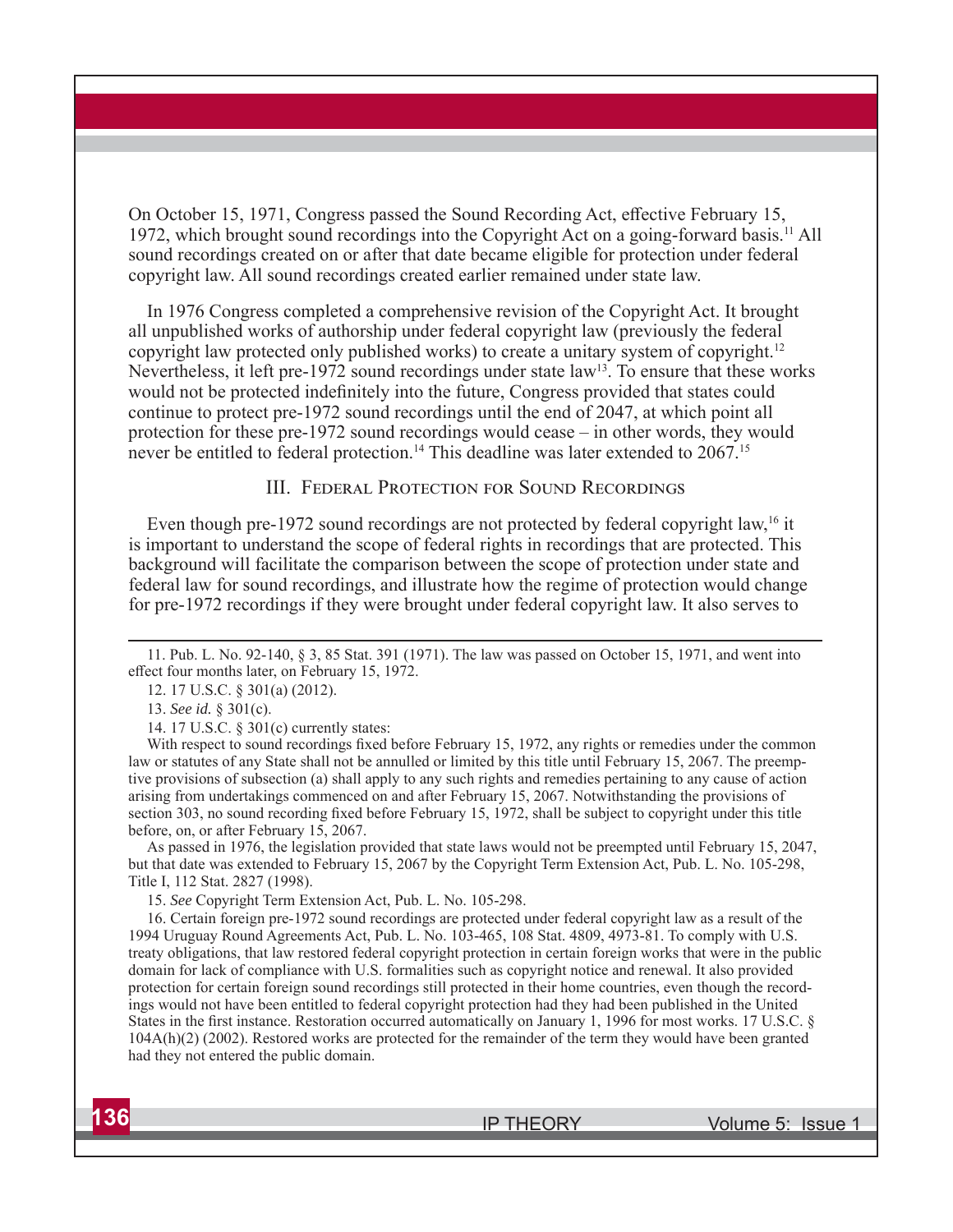illustrate the differences between state law protection for pre-1972 sound recordings and the federal copyright protection available to the works – for example, musical compositions or literary works – that underlie those recordings.

#### *A. Rights Provided by Copyright.*

In general, copyright consists of a "bundle" of rights, including:

1. The reproduction right (the right to make copies and phonorecords). 17

A copyright owner can decide whether or not to make copies or license others to do so, and on what terms. 18 A copy of a sound recording is known as a "phonorecord,"19 but because the state courts do not use this terminology, this article will refer to reproductions of sound recordings as copies.

2. The right to create adaptations (also known as "derivative works").<sup>20</sup>

Sound recordings have a narrower "derivative work" right than do other copyrighted works. Merely imitating the sounds in a recording does not infringe the original. The derivative work is infringing only if it contains actual sounds from the protected work.21

3. The right to distribute copies of the work to the public.<sup>22</sup>

This right is limited by the "first sale doctrine" which provides that the owner of a particular copy of a copyrighted work that was lawfully made may sell or otherwise transfer that copy without the authority of the copyright owner.<sup>23</sup>

4. The right to perform the work publicly.<sup>24</sup>

Performing a work "publicly" means to perform it anywhere that is open to the public or anywhere that a "substantial number of persons outside of a normal circle of a family and its social acquaintances is gathered."<sup>25</sup> Transmitting the performance or display to such a place also makes it public, regardless of whether members of the public receive the performance

<sup>17. 17</sup> U.S.C. § 106 (1) (2002).

<sup>18.</sup> Sound recordings have an exclusive reproduction right like most other works; musical compositions, in contrast, are subject to a statutory license in respect to their reproduction and distribution after the initial recording of the composition. 17 U.S.C. § 115 (2010).

<sup>19. 17</sup> U.S.C. § 101 (2012).

<sup>20.</sup> *See id.* §106(2).

<sup>21.</sup> *See id.* § 114(b) (2010).

<sup>22.</sup> *See id.* § 106(3).

<sup>23.</sup> *See id.* § 109(a) (2008).

<sup>24.</sup> See *id.* § 106(4).

<sup>25.</sup> *See id.* § 101.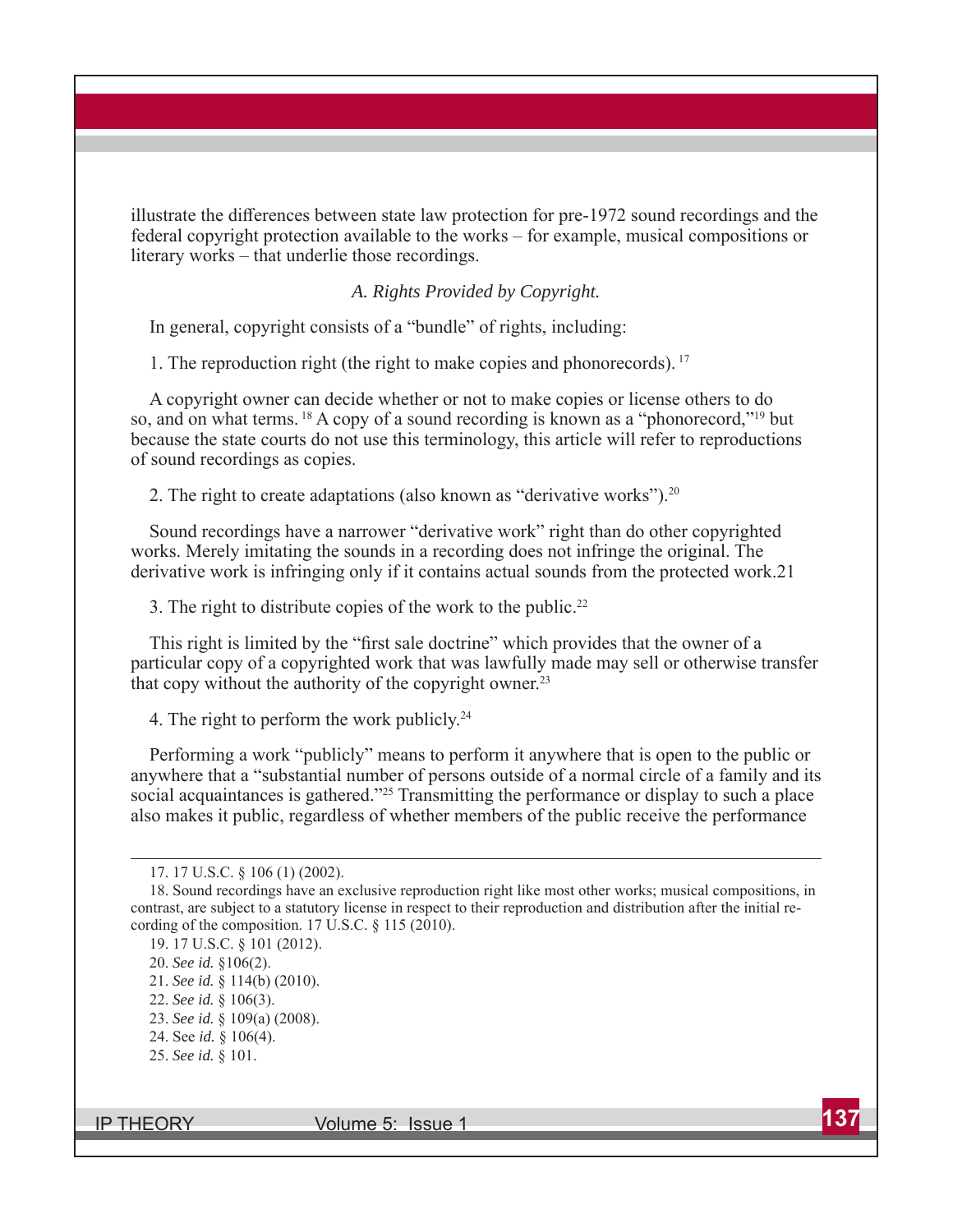at the same time or different times, at the same place or different places.<sup>26</sup> For example, a radio broadcast is a public performance, even if each member of the audience listens to it in her own home. Transmitting performances or displays of a copyrighted work to the public over the Internet is a public performance or display of the work.<sup>27</sup>

Sound recording copyright owners have a narrower right of public performance than do those of other works; specifically, they have the right "to perform the work publicly by means of a digital audio transmission," as described below.28 Analog transmission is not restricted by copyright.<sup>29</sup> In broad brush, the law sets up a three-tiered system of protection for performances of sound recordings.<sup>30</sup> The first tier consists of certain types of public performances that are exempt from the performance right and may be made for free, such as "live" performances of sound recordings at public venues (such as discos) and analog transmissions.31

The second tier encompasses certain digital audio transmissions subject to a compulsory license. The sound recording copyright owner may not prevent these public performances, but the transmitting party must pay royalties to the sound recording copyright owner and performers at the rate set by the Copyright Royalty Board.32

29. Many bills have been introduced in Congress to require terrestrial broadcasters to pay performance royalties to artists and record companies, but so far none has been successful. *See, e.g*., Performance Rights Act, S. 2500, 110<sup>th</sup> Cong. (2007) and H.R. 4789, 110th Cong. (2007).

30. Digital Performance Right in Sound Recordings Act of 1995, Pub. L. No. 104-39, 109 Stat. 336, *amended* by Digital Millennium Copyright Act of 1998, Pub. L. No. 105-304, 112 Stat. 2860, 2899 (1998) (codified at 17 U.S.C. § 114).

31. Also included in this first tier are traditional AM and FM broadcasts, public radio, background music services, and performances and transmissions in business establishments such as stores and restaurants. 17 U.S.C. §§ 106(6), 114(b), (d)(1). Although use of the sound recording may be free, it may still be necessary to pay license fees for the underlying work.

32. *See* 17 U.S.C. § 114(d)(2). Those royalties are distributed to recording companies and performers by an organization called SoundExchange. The performances in the "second tier" include subscription digital transmissions (i.e., those limited to paying recipients) and certain eligible nonsubscription digital transmissions. A transmission may be made pursuant to the compulsory license if it (a) is not in the first tier (in which case a license is unnecessary because it is exempt), (b) is accompanied, if feasible, with the title, name of copyright owner and other information concerning the sound recording and underlying musical work, and (c) the transmitting party meets a number of specific statutory requirements that diminish the risk that the transmissions will be copied or will substitute for having copies, *e.g.,* it does not publish its program in advance, does not play more than a specified number of selections by a particular performer or from a particular phonorecord within a specified time period, does not seek to evade these conditions by causing receivers to automatically switch program channels, etc. See also REGISTER OF COPYRIGHTS, U.S. COPYRIGHT OFFICE, COPYRIGHT AND THE MUSIC MARKETPLACE 56 (Feb. 2015), *available at* http://copyright.gov/docs/musiclicensingstudy/copyright-and-the-music-marketplace.pdf

<sup>26.</sup> *Id.*

<sup>27.</sup> *See* ABC, Inc. v. Aereo, Inc., 134 S. Ct. 2498 (2014).

<sup>28. 17</sup> U.S.C. § 106(6).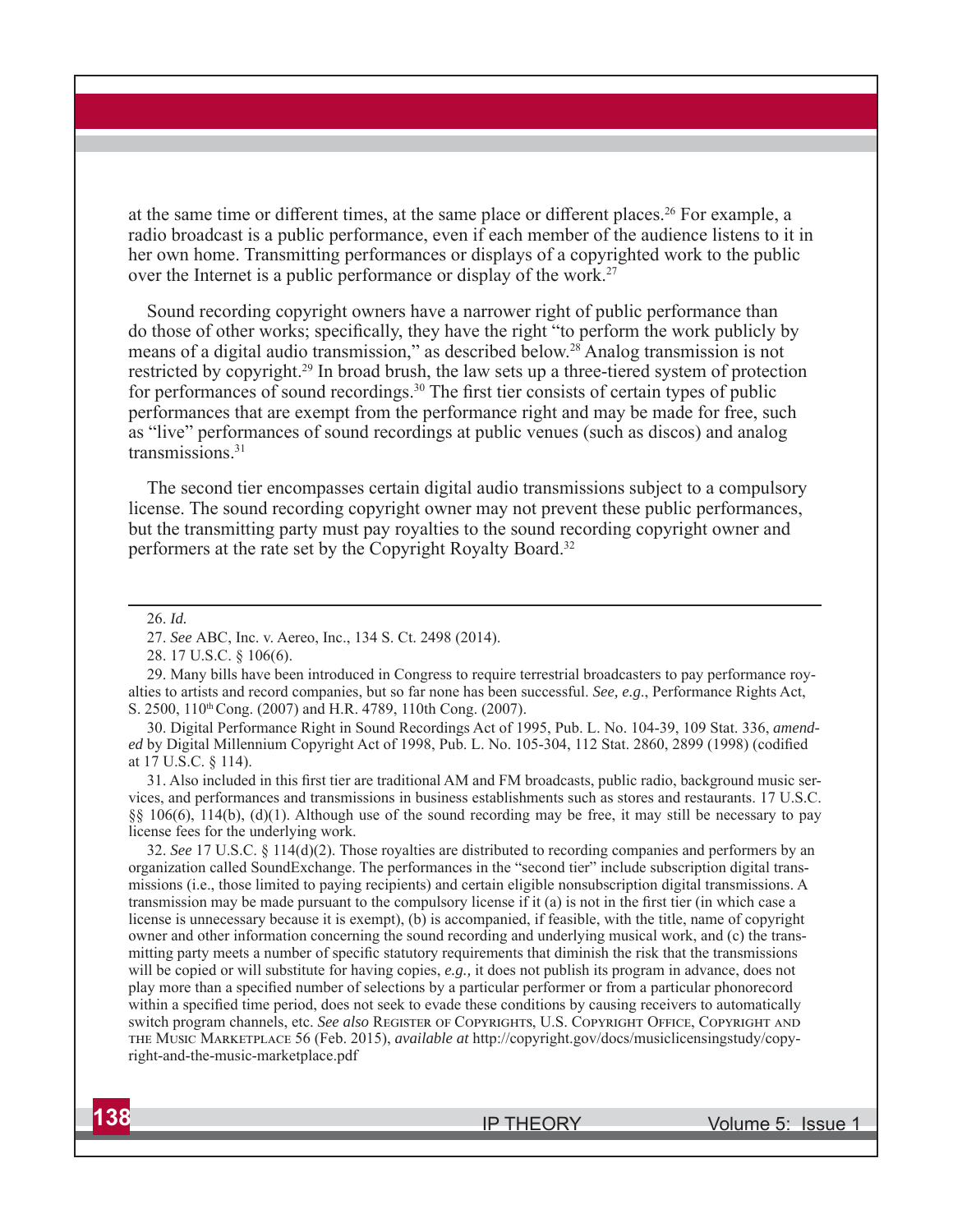Finally, the third tier consists of certain digital audio transmissions that fall neither under the exemption (first tier) nor the compulsory license (second tier) and thus require negotiating a license with the copyright owner. These are performances such as interactive digital audio services (on-demand streaming).<sup>33</sup>

5. The right to display the work publicly.<sup>34</sup>

The owner of a lawfully made copy is entitled to display the work publicly to viewers present where the copy is located.<sup>35</sup>

*Copyright Exceptions.* The Copyright Act contains many exceptions and limitations to the rights outlined above, spelled out largely in sections 107 to 122 of the Act. Among those exceptions are fair use,<sup>36</sup> exceptions for libraries and archives under certain circumstances to copy works in their collections for their own use (for preservation or replacement) or upon the request of a user, $37$  and

educational exceptions for face-to-face classroom use and distance education.<sup>38</sup>

*Term of Protection*. The duration of copyright protection in the United States differs depending on when the work was created and published. For works first created on or after January 1, 1978 (the effective date of the 1976 Copyright Act), copyright lasts for the life of the author plus seventy years.<sup>39</sup> For anonymous and pseudonymous works and works made for hire, the term is 95 years from publication or 120 years from creation (whichever expires first).<sup>40</sup> Works created but not published before January 1, 1978 were given the same term as works created on or after January 1, 1978.<sup>41</sup>

For works first published prior to January 1, 1978, the rules are complicated, but

33. *See* 17 U.S.C. §§ 114(d)(2), (3), (4)(A). This category also includes nonsubscription transmissions that do not meet the conditions for the compulsory license (second tier) because, for example, the transmitting party publishes the program in advance, or does not abide by the limitations concerning the number of selections from a particular phonorecord or performer that can be played in a specified time period.

34. See *id.* § 106(5).

35. *See id.* § 109(c). The display may be direct or "by the projection of no more than one image at a time." The display right is not of particular relevance to sound recordings.

36. *See id.* § 107 (1992).

37. *See id.* § 108 (2005).

38. *See id* § 110(1), (2) (2005).

39. *See id.* § 302(a) (1998).

40. *See id.* § 302(c). A "work made for hire" is a work created by an employee in the course of his or her employment, or a commissioned work where the commissioning party and the creator agree in a signed writing that the product will be a work make for hire. Only certain categories of works are eligible to be commissioned works made for hire. 17 U.S.C. §101.

41. *See id.* § 303(a) (2010). All works created but still unpublished at January 1, 1978, no matter how old, were protected under federal copyright law until at least December 31, 2002. If the work was published between January 1, 1978 and December 31, 2002, its term of protection will not end until December 31, 2047.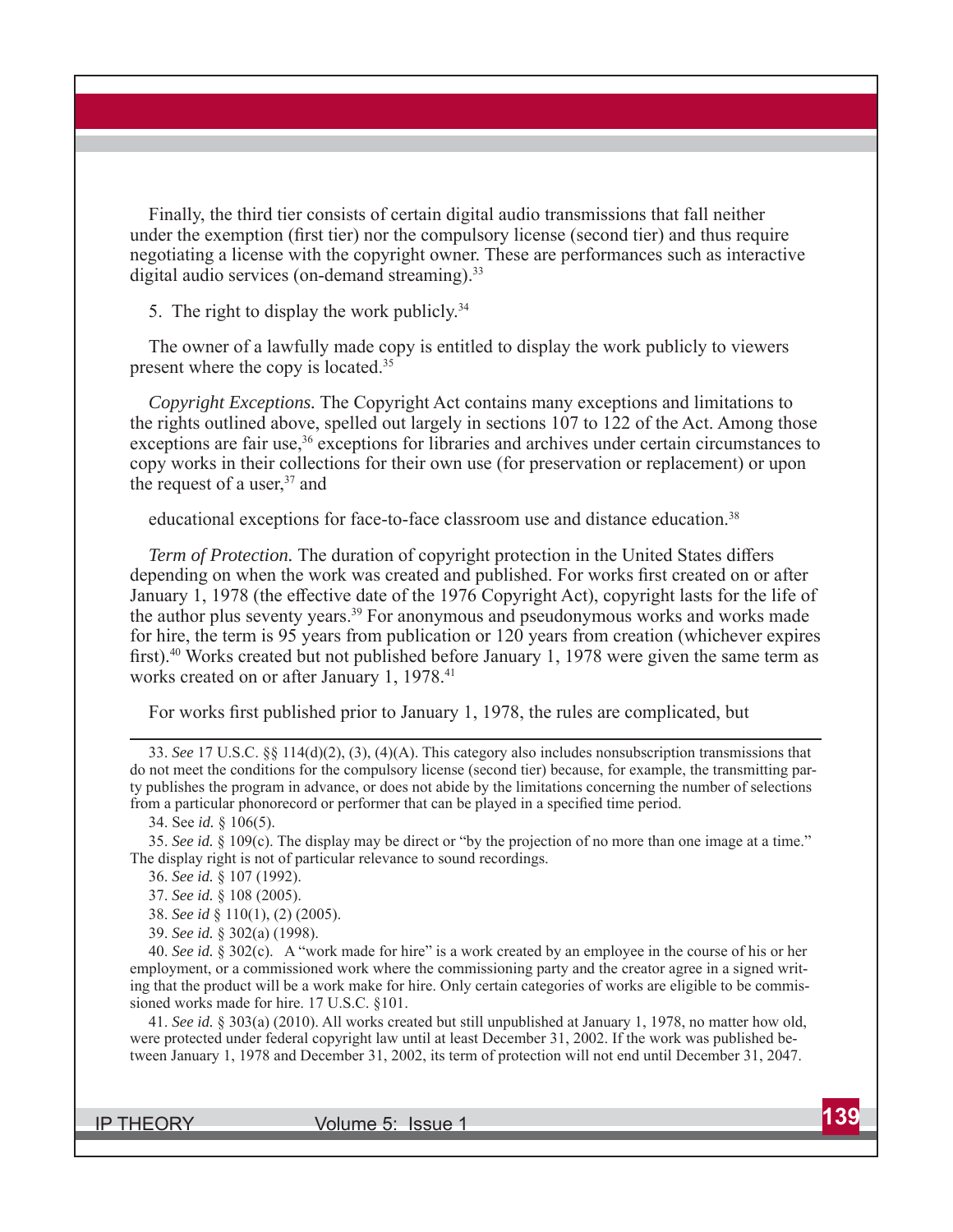specifically with respect to sound recordings, those published from 1972-77 are protected for 95 years from publication.<sup>42</sup>

#### IV. PROTECTION FOR SOUND RECORDINGS UNDER STATE LAW

Pre-1972 sound recordings are governed by a patchwork of laws that vary in nature and scope from state to state.<sup>43</sup> Almost all states have criminal laws that prohibit the reproduction and public distribution of these recordings.<sup>44</sup> On the civil side, some states have civil statutes specifically aimed at unlawful use of pre-1972 sound recordings.<sup>45</sup> Others rely on common law torts: "common law copyright," unfair competition, misappropriation and the like.<sup>46</sup> In some states, there have been no reported decisions addressing civil protection for pre-1972 sound recordings, so it is hard to predict how suits will be resolved other than by relying on general principles of unfair competition. 47

A 2005 decision in New York, *Capitol Records v. Naxos*, demonstrated the potential breadth of state law protection for sound recordings.48 The case involved recordings made abroad that had fallen into the public domain in their home country. Plaintiff claimed those recordings nevertheless remained protected under New York state law. The New York Court of Appeals, the highest court in New York, agreed. It held that in New York, such recordings are covered by "common law copyright" rather than by unfair competition or another tort.

This holding was significant because common law copyright is a broader form of protection. Unfair competition or misappropriation sometimes require a competitive injury or bad faith (there is some variation from state to state), but the New York Court of Appeals made clear that neither was a requirement for infringement of common law copyright.49

This holding raised particular concerns for libraries and archives seeking to preserve pre-1972 sound recordings and make them available for research or study, because without the requirements of intent or bad faith, it is possible for nonprofit users to be liable.

<sup>42.</sup> *See id.*

<sup>43.</sup> *See* Copyright Office Report, *supra* note 2, at 20-49.

<sup>44.</sup> *Id.* at 20-28.

<sup>45.</sup> *Id.*

<sup>46.</sup> *Id.* at 30-43.

<sup>47.</sup> June M. Besek, Copyright and Related Issues Relevant to Digital Preservation and Dissemination of Unpublished Pre-1972 Sound Recordings by Libraries and Archives 37-39 (CLIR and Library of Congress 2009). States may protect unpublished sound recordings under common law copyright, even if they impose a different regime of protection on published sound recordings. Program on Information Justice and Intellectual Property, Washington College of Law, American University (under the supervision of Peter Jaszi with the assistance of Nick Lewis), Protection for Pre-1972 Sound Recordings Under State Law and Its Impact on Use by Nonprofit Institutions: A 10-State Analysis 15-16 (CLIR and Library of Congress 2009) [hereinafter *Jaszi Report*].

<sup>48.</sup> Capitol Records, Inc., v. Naxos of America, Inc., 830 N.E.2d 250 (N.Y. 2005). 49. *Id.* at 266.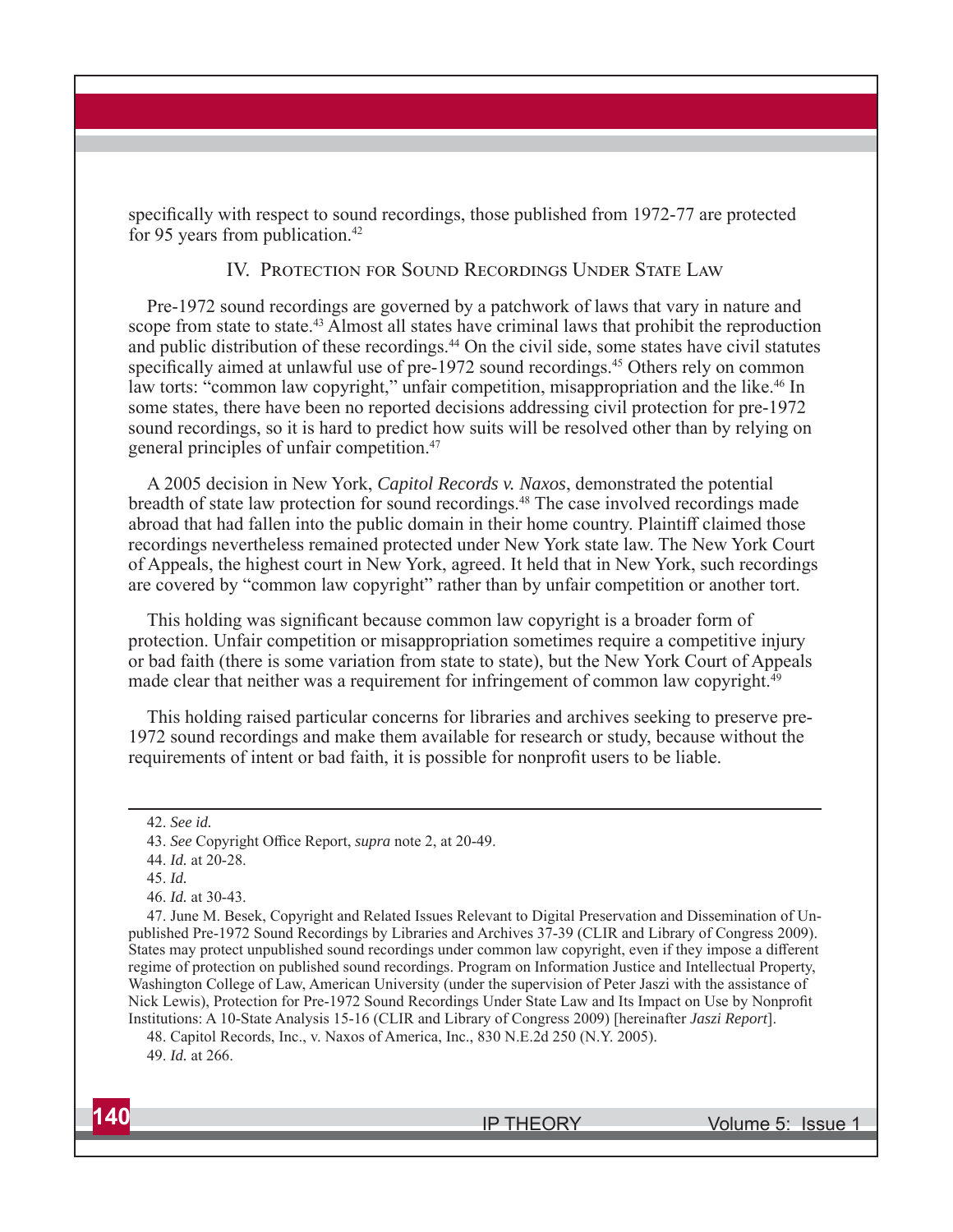#### V. COMPARISON OF FEDERAL AND STATE PROTECTION<sup>50</sup>

#### *A. Rights.*

Most reported state cases deal with unauthorized commercial duplication and distribution of sound recordings; it is apparent that these rights are recognized under state law.<sup>51</sup> There is some support for the existence of a derivative work right under state law, but too few cases to establish whether it can be considered similar in scope to the derivative work right under federal law.52

In general, states do not appear to recognize a right of public performance in pre-1972 sound recordings,<sup>53</sup> and a few states restrict such a right by statute.<sup>54</sup> Such recordings are regularly played, broadcast and streamed without a performing rights license.<sup>55</sup> Federally protected sound recordings were accorded a right of public performance only in 1995, and then only with respect to certain digital audio transmissions.<sup>56</sup>

Both federal and state-protected sound recordings continue to be performed on the radio and live without payment, but federal law provides compensation for sound recording owners for Internet streaming.57 Owners of pre-1972 sound recordings would like to be similarly compensated. Recently several lawsuits have been brought against Pandora and Sirius XM, seeking to establish a requirement under the laws of various states that those entities pay for streaming pre-1972 sound recordings.<sup>58</sup>

53. *See, e.g.,* RCA Mfg. Co. v. Whiteman, 114 F.2d 86, 89-90 (2d Cir. 1940). *But see* Flo & Eddie Inc. v. Sirius XM Radio Inc., CV 13-5693 PSG (RZx), 2014 WL 4725382 (C.D. Cal. Sept. 22, 2014), discussed *infra*. 54. *E.g.*, N.C. Gen. Stat. Ann. § 66-28 (West 2014); S.C. Code Ann. § 39-3-510 (1962).

55. See U.S. COPYRIGHT OFFICE, TRANSCRIPT OF PRE-1972 SOUND RECORDINGS PUBLIC MEETING 167-68 (June 2, 2011) (comments of David Oxenford), *available at* http://www.copyright.gov/docs/sound/meeting/ transcript-06-02-2011.pdf; see generally Comments of Sirius XM Radio in response to Copyright Office Notice of Inquiry on Federal Copyright Protection of Sound Recordings Fixed Before Feb. 15, 1972, Docket No. 2010-4 (Apr. 13, 2011), *available at* http://www.copyright.gov/docs/sound/comments/reply/.

56. Digital Performance Right in Sound Recordings Act of 1995, Pub. L. No. 104-39, 109 Stat. 336 (1995); 17 U.S.C. §§ 101, 111, 119, 801-03 (2006).

57. 17 U.S.C. § 114(f) (2012).

58. *E.g.,* SoundExchange, Inc. v. Sirius XM Radio Inc., No. 1:13CV1290 (RJL), 2014 WL 4219591 (D.D.C. Aug. 26, 2014) (alleging that Sirius withheld from SoundExchange royalties owed for the performance of pre-1972 sound recordings, in violation of §§ 112 and 114 of the Copyright Act).

<sup>50.</sup> This article merely highlights the principal differences that might bear on the takings issues. A detailed comparison between state and federal law protection is beyond the scope of this article.

<sup>51.</sup> *See, e.g*., Columbia Broad. Sys., Inc. v. Melody Recordings, Inc., 341 A.2d 348 (N.J. Super. Ct. App. Div. 1975); Capitol Records, Inc. v. Erickson, 82 Cal. Rptr. 798 (Ct. App. 1969).

<sup>52.</sup> For example, in *Capitol Records, Inc. v. Naxos of America*, the New York Court of Appeals rejected Naxos's claim that its remastering of the Capitol recordings to enhance sound quality resulted in "new products" that did not infringe the originals, since the remastered recordings still utilized elements of the original recordings. *Supra, note 48, at 267.*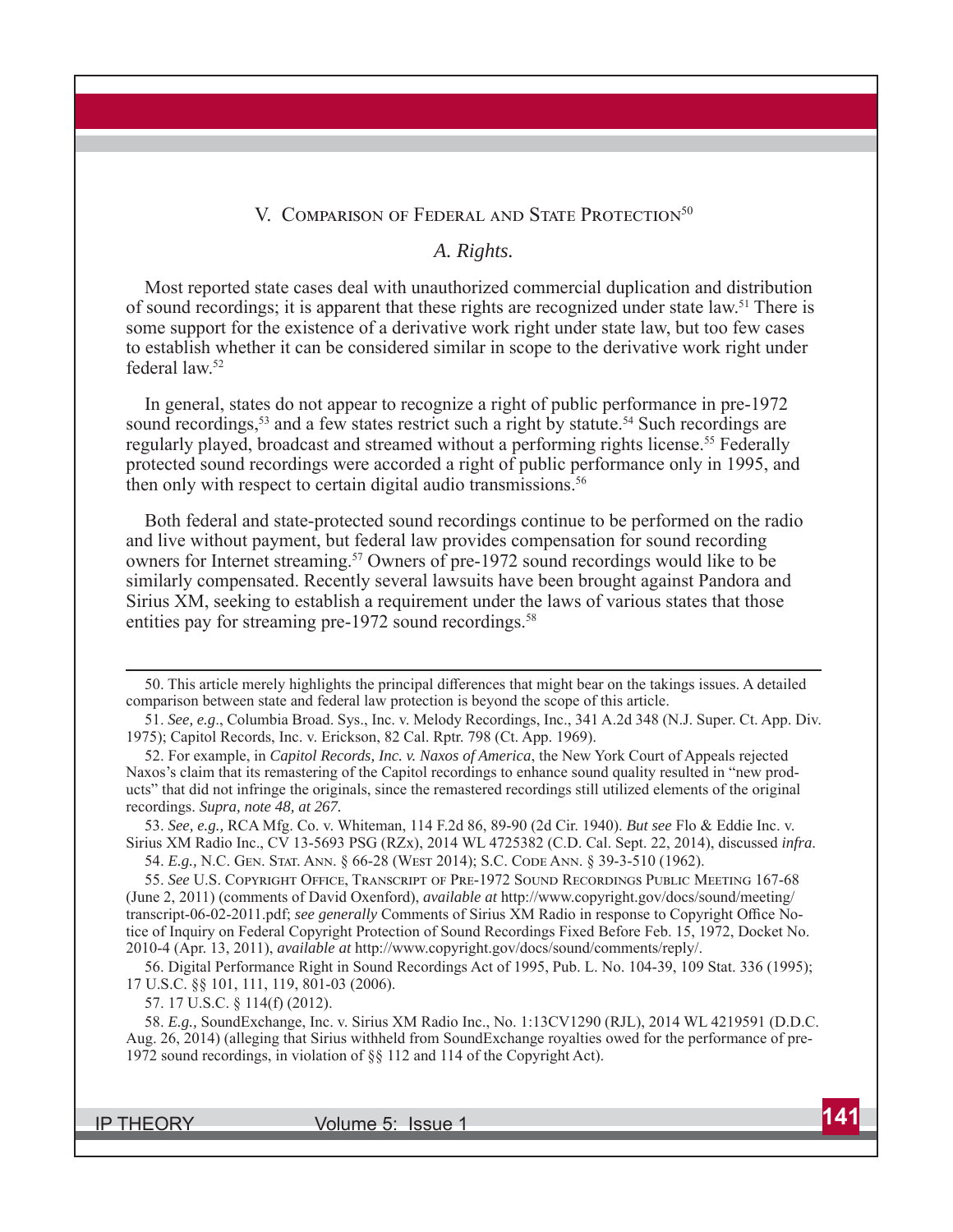In the first such case to be decided, *Flo & Eddie, Inc. v. Sirius XM Radio, Inc.*, a federal district court in California held that California provides a full right of public performance for pre-1972 sound recordings.<sup>59</sup> That ruling will be discussed further in section VIII, *infra*.

# *B. Exceptions.*

Most reported state decisions concerning pre-1972 sound recordings addressed wide scale commercial copying and distribution. It is often not clear what other exceptions and limitations may be available under the various state laws because few cases address commercial, transformative uses or noncommercial uses.<sup>60</sup> It seems reasonable to assume that state courts would apply fair use in appropriate circumstances, since the exception developed at common law<sup>61</sup> accommodates First Amendment and other concerns. New York explicitly recognized a fair use defense as applied to the use of a pre-1972 sound recording.62 There are no established state common law doctrines analogous to other federal law exceptions, such as  $\S 110(2)$  for distance education, or  $\S 108$  for library and archive uses. On the other hand, in many states noncommercial activities such as uses for scholarship, teaching, preservation and so on would simply not meet the criteria for a cause of action under state law, since there is no commercial benefit to the user. $63$ 

### *C. Term of protection.*

Under federal law, the term of protection for any given work depends on when the work was created or published; as indicated above, the general rule for term of protection of works created prior to 1978 is 95 years from publication or 120 years from creation, whichever expires first.<sup>64</sup> States are entitled – but not required – to protect pre-1972 sound recordings until 2067. A few states provide for a specific end date before 2067 for such protection, but most do not.<sup>65</sup> States are entitled to protect *all pre-1972 sound recordings*, *no matter how old, until 2067.* They are not required by federal law to move them into the public domain prior to that date. So while a musical composition published in 1922 went

<sup>59.</sup> Flo & Eddie, *supra* note 53.

<sup>60.</sup> The California civil statute has exceptions, as do many state criminal laws, but they do not cover the range of uses for which exceptions are available under federal law. *See* Copyright Office Report, *supra* note 2, at 26-28.

<sup>61.</sup> *See* Folsom v. Marsh, 9 F. Cas. 342 (C.C.D. Mass. 1841).

<sup>62.</sup> *See* EMI Records Ltd. v. Premise Media Corp., No. 601209/08, 2008 WL 5027245 (N.Y. Sup. Ct. Aug. 8, 2008).

<sup>63.</sup> See Copyright Office Report, *supra* note 2, at 27; *Jaszi Report*, *supra* note 47, at 10-11.

<sup>64. 17</sup> U.S.C. § 303(a).

<sup>65.</sup> California, for example, protects sound recordings only until February 15, 2047. CAL. CIV. CODE § 980(a) (2) (West 1982). Colorado law provides that for the purposes of criminal enforcement, a common-law copyright may not last longer than 56 years from when it accrues. Colo. REV. STAT. ANN. §18-4-601 (1.5) (2009). See *generally* Copyright Office Report, *supra* note 2, at 47. 2067 is effectively the end date in the many states that protect sound recordings pursuant to common law causes of action, for which claims there is often no specific end date under state law.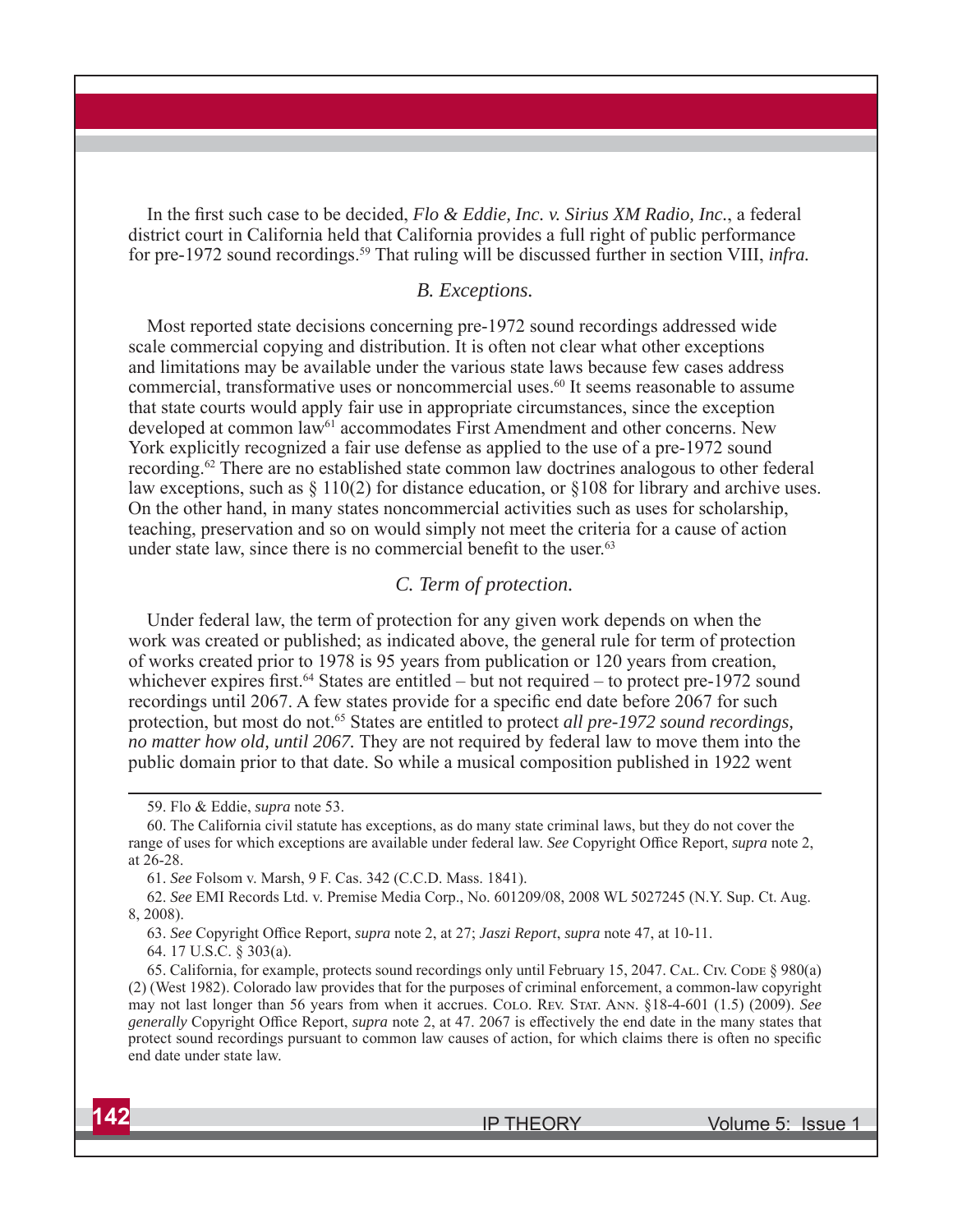into the public domain in 1997, a sound recording published the same year can be protected under state law until 2067.66

#### VI. THE COPYRIGHT OFFICE REPORT

Archivists and scholars, increasingly concerned about preservation of and access to pre-1972 sound recordings, have urged that pre-1972 sound recordings be brought under federal copyright law.67 They are concerned that the ambiguity of state law, coupled with the lengthy term of protection – potentially until 2067 – are impairing their ability to preserve these older recordings and make them available for study. In 2009, Congress charged the U.S. Copyright Office with studying whether pre-1972 sound recordings should be brought under federal law, and evaluating (i) the possible implications of such a change on preservation of and access to sound recordings, and (ii) the potential economic impact on right holders.<sup>68</sup> The Office's study took more than two years; its report, *Federal Protection for Pre-1972 Sound Recordings*, was issued in December 2011.<sup>69</sup> In the report, the Office concluded that the best course is for Congress to federalize protection for pre-1972 recordings.

According to the Copyright Office, federalization "would best serve the interest of libraries, archives and others in preserving old sound recordings and increasing the availability to the public of old sound recordings."70 Acknowledging that the scope of existing federal copyright exceptions is not always clear, the Office nonetheless decided that as a general matter, federal law would provide greater certainty and more opportunity to preserve old sound recordings and make them available to the public than the current patchwork of state laws does.<sup>71</sup> In the Office's view, the objections raised by the opponents of federalization could be satisfactorily addressed by drafting the legislation appropriately.<sup>72</sup>

Specifically, the Copyright Office recommended that: $73$ 

70. *Id.* at viii.

71. *Id.*

- 72. *Id*.
- 73. *Id*. at ix-x.

<sup>66.</sup> *See* Capitol Records, Inc., *supra* note 48. Many states base protection on common law unfair competition principles, which have no temporal endpoint (other than the externally imposed federal preemption deadline of 2067), but protection would effectively cease if the sound recording at issue had no commercial value, so for any given recording, the term may effectively be shorter than 2067.

<sup>67.</sup> *See, e.g.,* Association for Recorded Sound Collections, Legal Impediments to Preservation of and Access to the Audio Heritage of the United States: Recommendations by the Association for Recorded Sound Collections and the Music Library Association (Nov. 2, 2007), http://www.arsc-audio.org/pdf/ARSC-MLAcopyright.pdf.

<sup>68.</sup> See Copyright Office Report, supra note 2, at vii. *See also* LIBRARY OF CONGRESS, NOTICE OF INQUIRY, FEDERAL COPYRIGHT PROTECTION OF SOUND RECORDINGS FIXED BEFORE FEBRUARY 15, 1972, 75 FED. REG. 67777 (Nov. 3, 2010).

<sup>69.</sup> *See* Copyright Office Report, *supra* note 2, at vii-4.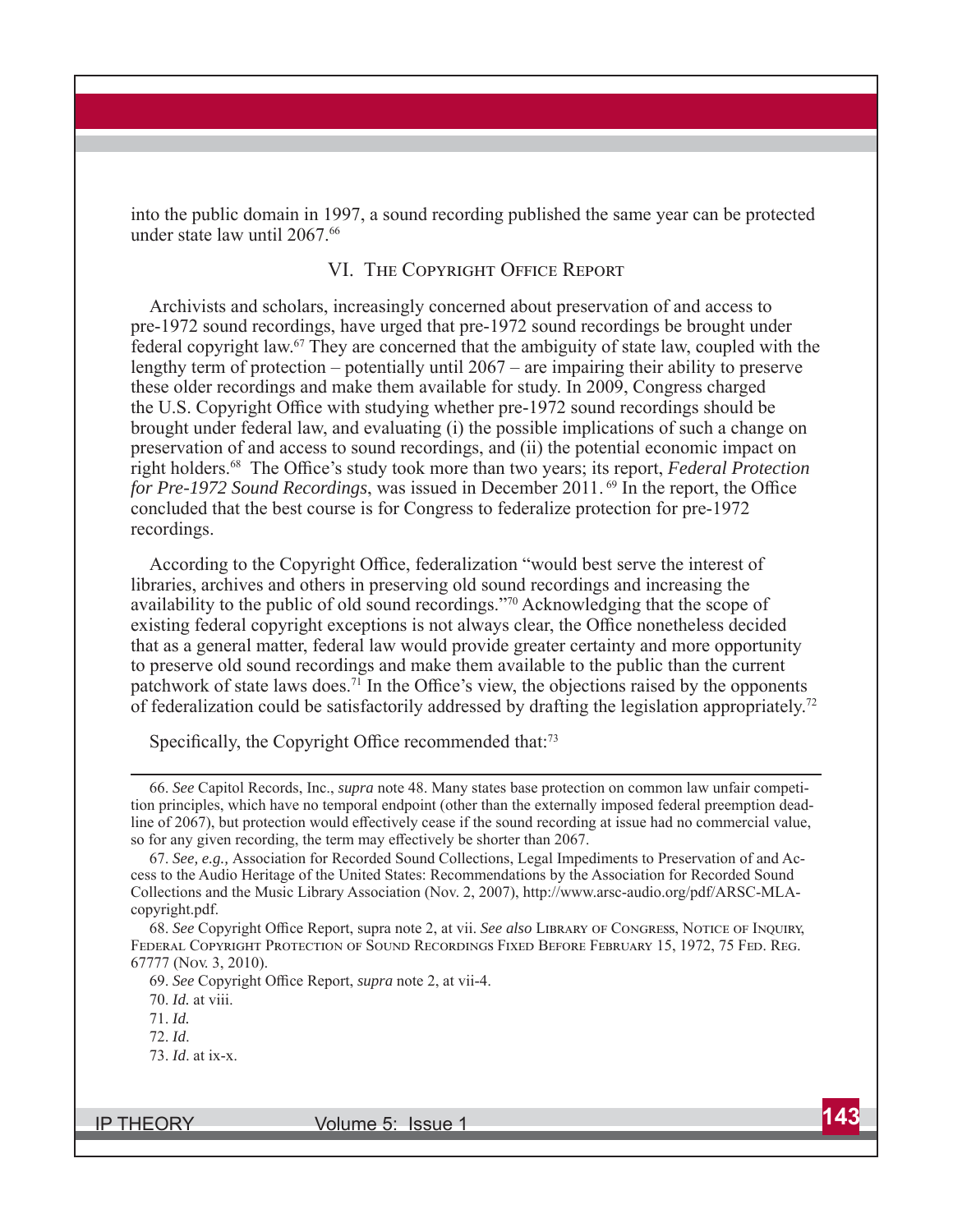- Pre-1972 sound recordings should be brought under federal copyright law and given the same rights, exceptions and limitations as sound recordings created in 1972 and thereafter.

- The initial owner of the federal copyright should be the person who owns the rights in the recording under state law just prior to when the federal law becomes effective, so that federalization would not change ownership.

- The term of protection for the newly-federalized recordings would be 95 years from publication or, if the work is unpublished at the time of federalization, 120 years from fixation.<sup>74</sup> No pre-1972 sound recording would be protected beyond February 15, 2067.<sup>75</sup>

- In cases where the federal term of protection would result in expiration of the copyright term prior to February 15, 2067, the following mechanisms would permit copyright owners to achieve a longer period of federal protection:

For sound recordings published in 1923 or later (or that have never been published at all), there would be a "transition period" of 6-10 years from the enactment of federal protection, during which the right holder would have to (i) make the sound recording available to the public at a reasonable price, and (ii) file a notice in the Copyright Office to verify it has done so and state its intent to achieve maximum protection. Provided the right holder (iii) continues to make the work available at a reasonable price, protection would last until February 15, 2067. (These requirements shall be referred to hereafter as the "*extended term requirements*.")

For sound recordings published prior to 1923, the Report proposes a shorter transition period—three years from the enactment of federalizing legislation—during which a right holder would need to comply with extended term requirements. If the extended term requirements were met, the work could be protected for 25 years from enactment of the federalizing legislation. Otherwise, protection would expire at the end of the three-year transition period.

- Finally, the Report recognized that adjustments should be considered with respect to the various federal requirements, e.g., timely registration as a prerequisite to an award of attorney's fees and statutory damages in an infringement suit; 17 U.S.C. section 205, which deals with priority of conflicting transfers; and other provisions.

# VII. THE POTENTIAL TAKINGS ISSUES

One looming issue is whether bringing state-protected sound recordings under federal law

<sup>74.</sup> *Id.* at 165-66. The Office did not recommend a term that relied on a measuring life, due to the collaborative nature of sound recordings and the difficulty, after many years, of determining length of protection based on one or more measuring lives.

<sup>75.</sup> *Id.*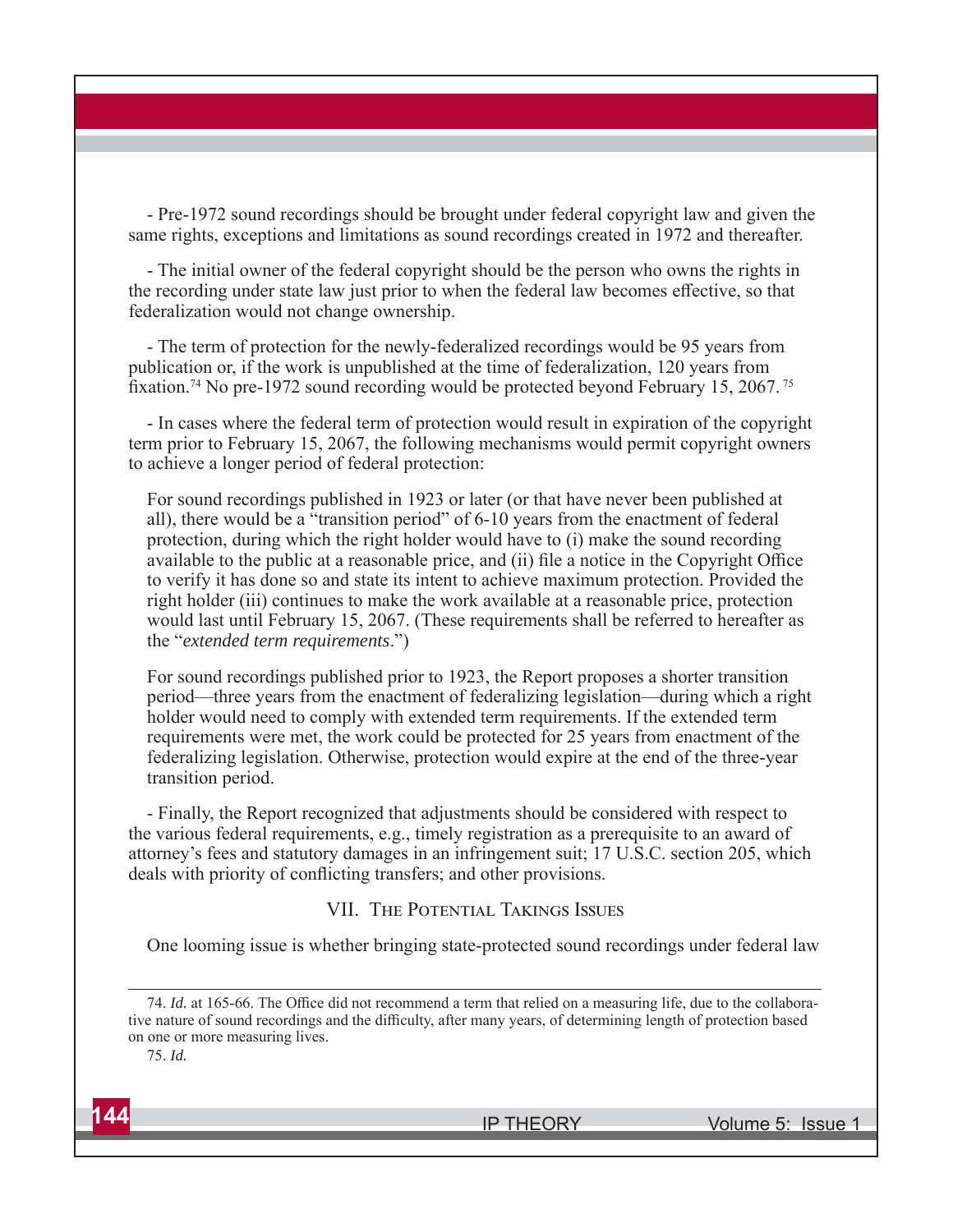could amount to a "taking" of private property or a violation of due process rights under the Fifth Amendment of the Constitution.<sup>76</sup> This issue could arise in various ways, but the greatest risk of such a claim in the scheme proposed by the Copyright Office deals with  $(1)$ who would own the newly federalized sound recordings and (2) the term of protection under federal law for such recordings. 77

#### *A. Ownership.*

With respect to ownership, the concern is that in some cases the owner of the sound recording under state law might be different than it would have been had the work been protected by federal copyright from the outset, and that federalization might therefore effect a change in ownership. If federalization were to result in a transfer of ownership, that could be problematic.

It is true that the laws regarding ownership and transfers of rights in sound recordings may differ between state and federal law. For example, under federal copyright law, where a work qualifies as a work made for hire, it is the hiring party and not the individual creator who is the author for purposes of copyright law.<sup>78</sup> The scope of the work made for hire doctrine under federal law has varied over time. The extent to which any particular state would recognize a work made for hire doctrine equivalent to that of federal law at the relevant time with respect to pre-1972 sound recordings is unclear; often there are no cases on point. Accordingly, it is at least possible that in some cases the state law would hold that the hiring party is the owner and the federal law would hold that the human creators are the owners, or vice versa.

Current federal copyright law makes clear that owning a physical copy of a copyright protected work is distinct from owning the underlying intellectual property rights. Transferring a copy – even if it is the only copy, or the best copy – also does not convey the underlying rights without an agreement.<sup>79</sup> In some states, however, the owner of the master recording might be deemed the owner of rights in the sound recording.<sup>80</sup>

<sup>76.</sup> *See* Fifth Amendment*, supra* note 3.

<sup>77.</sup> For a more detailed discussion of the potential constitutional issues, see Eva E. Subotnik & June M. Besek, *Constitutional Obstacles? Reconsidering Copyright Protection for Pre-1972 Sound Recordings*, 37 COLUM. J. L. & ARTS 327 (2014); Copyright Office Report, *supra* note 2, at 155-62.

<sup>78. 17</sup> U.S.C. § 201(a), (b) (1978). For an explanation of work made for hire. Federal law prior to 1978 also had a work made for hire doctrine, but it was more broadly applicable, see note 40, *supra*. For a detailed discussion of the work made for hire doctrine, see 1 MELVILLE B. NIMMER & DAVID NIMMER, NIMMER ON COPY-RIGHT,  $\S$  5.03 [A],  $\S$  5.03 [B][1][A][I] (2014)

<sup>79. 17</sup> U.S.C. § 202 (1976).

<sup>80.</sup> *See, e.g.,* Pushman v. New York Graphic Soc., Inc., 39 N.E.2d 249, 251 (N.Y. 1942) ("[A]n artist must, if he wishes to retain or protect the reproduction right, make some reservation of that right when he sells the painting"). The "Pushman doctrine" was repudiated by statute in New York and California, at least for works of fine art. *See* 3 NIMMER ON COPYRIGHT, *supra* note 78, § 10.09 [B][1], [B][2]. A state court might apply this principle to pre-1972 sound recording masters.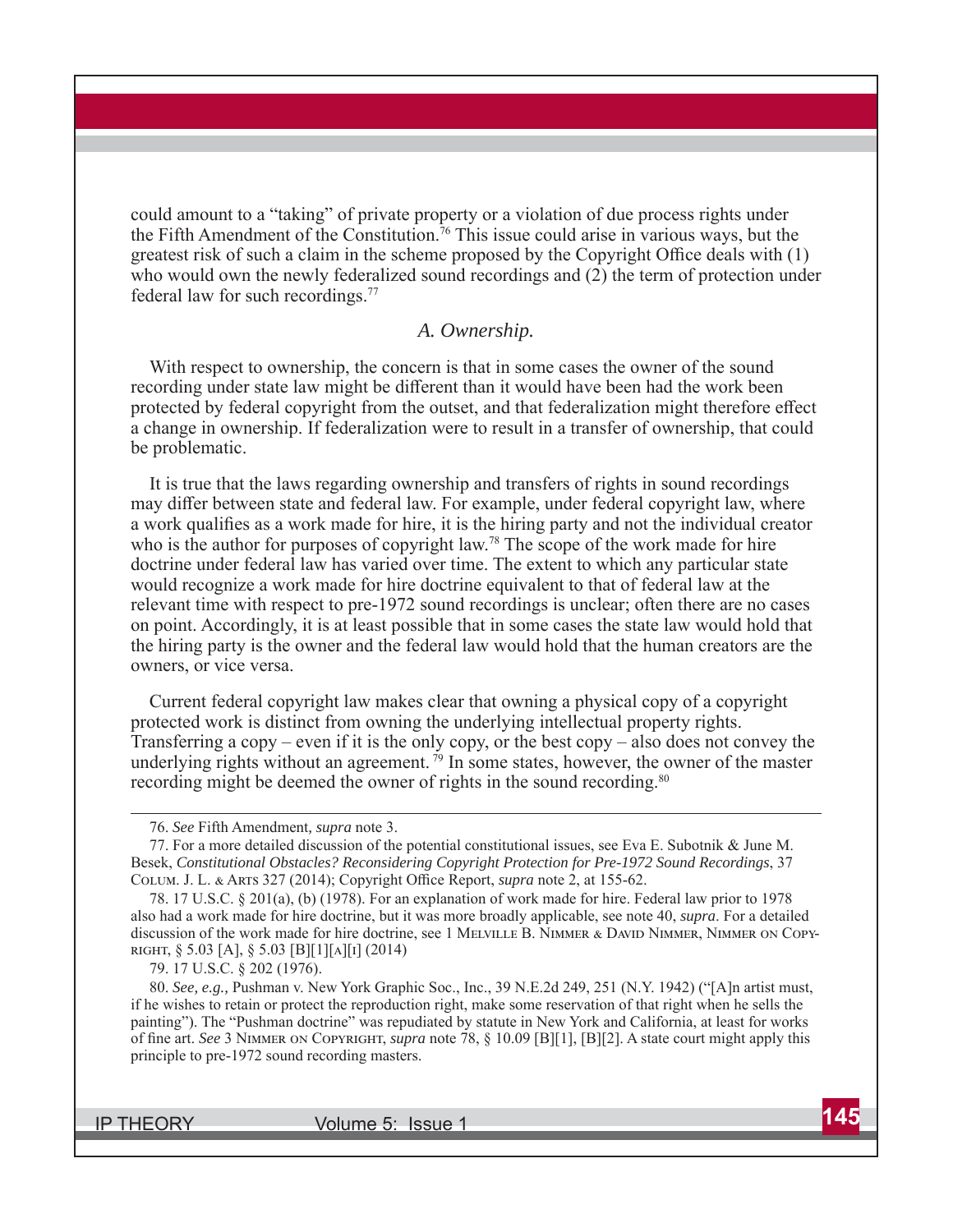So while it is far from certain, the application of federal law rather than state law to determine ownership of pre-1972 sound recordings could effect a change in ownership, upsetting existing business expectations. This potential problem could be avoided, however, if federalizing legislation were to explicitly provide that the legislation does not effect a change in ownership, and the initial owner of the federal copyright in these recordings should be determined by state law, as should the validity of any transfers made prior to the effective date of the legislation, as the Copyright Office Report recommends.<sup>81</sup>

#### *B. Term of Protection.*

Any shortening of the term of protection by virtue of the transfer from state to federal law also has the potential to raise takings or due process claims. In the Copyright Office proposal, all pre-1972 sound recordings would get a term of protection of 95 years from publication; for unpublished works, 120 years from creation. For all sound recordings except those published prior to 1923, if the term would expire before 2067, the recording would nevertheless get at least 6-10 years of federal protection, and be eligible for federal protection until 2067 if the extended term requirements are met. In the context of real property, the Supreme Court has held that imposing conditions for maintaining rights is permissible, so it would seem that this scheme responds to taking concerns.82

The Copyright Office's proposal for works first published prior to 1923 differs, however, in that those works would not be eligible for protection until 2067. Those recordings would be eligible for a minimum of three years protection, and if the extended term requirements were met, they could get a maximum of 25 years of protection. Assuming that the legislation became effective on January 1, 2016, those recordings could be protected only until the end of 2040: they would lose 27 years of protection. However, given the age of those recordings (published before 1923), the fact that the vast majority likely have no commercial value, and the amount of time they have already enjoyed copyright protection, a successful takings claim seems remote.

Another set of concerns about federalizing legislation relates to potential retroactivity. Such concerns arise where a law "attaches new legal consequences to conduct that took place prior to the law's enactment."83 Carefully drafting the legislation could eliminate any reasonable possibility of such claims. Congress could minimize any potential retroactive effect by making clear that federalization would have no effect on ownership; any termination provisions under federal law are applicable only to post-federalization grants;<sup>84</sup>

<sup>84.</sup> See Copyright Office Report, *supra* note 2, at ix. Federal law provides that a grant of copyright rights made by an author on or after Jan. 1, 1978 may be terminated after 35 years, to allow the author or her heirs to renegotiate a grant that may have been made when the value of the work was not known. 17 U.S.C. § 203(a)  $(2002)$ . Certain grants with respect to works published prior to January 1, 1978 can be terminated under differ-



<sup>81.</sup> *See* Copyright Office Report, *supra* note 2, at 139-49.

<sup>82.</sup> *See, e.g.*, Subotnik & Besek, *supra* note 77, at 367-71.

<sup>83.</sup> *Id. at* 344.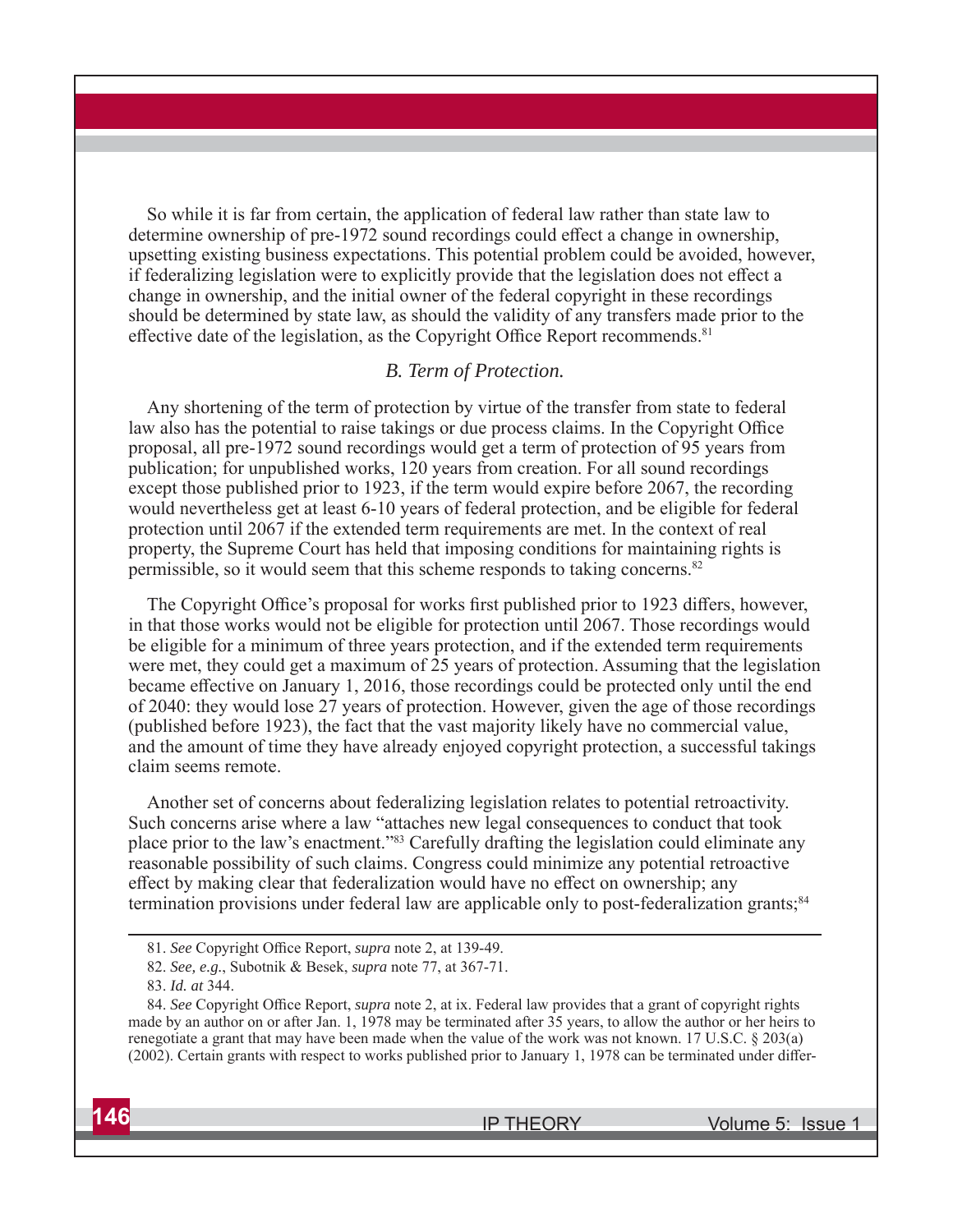any claims concerning pre-1972 recordings existing at the time of federalization would be resolved under state law; and federal law applies only to post-federalization activities. Congress took this approach when it folded unpublished works protected by state law into federal copyright in 1976. Section 301 states that nothing in the federal copyright law annuls or limits state law rights or remedies with respect to "any cause of action arising from undertakings commenced before January 1, 1978."85

In short, it does appear possible for Congress to federalize pre-1972 sound recordings without violating constitutional rights.

## VIII. RECENT DEVELOPMENTS

Since the Copyright Office Report was issued, a couple of bills concerning pre-1972 sound recordings have been introduced in Congress, but neither has passed.<sup>86</sup> The issue was raised in hearings on music licensing conducted by the Subcommittee on Courts, Intellectual Property and the Internet of the House Committee on the Judiciary as part of its overall copyright review. So far the Subcommittee has not indicated which copyright issues it intends to focus on.

The Copyright Office, meanwhile, has undertaken an in-depth study of music licensing; its Notice of Inquiry specifically addressed pre-1972 sound recordings, among other things.<sup>87</sup> In the summer of 2014 the Office conducted a series of roundtable discussions on the issues raised by its Notice of Inquiry. The discussions provide helpful insight into why some stakeholders oppose federalizing pre-1972 sound recordings.

Participants in the roundtable discussions had various positions with respect to federalization of pre-1972 sound recordings. The predominant ones were: (1) there should be full federalization; (2) because full federalization would raise complicated issues that could only be worked out over time, the U.S. should pass legislation bringing pre-1972 sound recordings into the section 114 statutory license, and deal with the rest of the

ent conditions. See 17 U.S.C. § 304(c), (d) (2002).

<sup>85. 17</sup> U.S.C. §301 (b)(2). *See* Golan v. Gonzales, 2005 U.S. Dist. Lexis 6800 at \*50 (D. Colo. 2005) (holding URAA Section 514 not retroactive because though the provision "grants many retroactive benefits to authors, it does not impose retroactive burdens upon the plaintiffs. This is because Section 514 does not impose upon the plaintiffs liability for, or new duties as a result of, their past conduct. Nor does Section 514 impair rights that the plaintiffs possessed when they acted. In short, Section 514 does not alter the legal consequences of the plaintiffs' completed acts." (citations omitted)).

<sup>86.</sup> *E.g.,* RESPECT Act, H.R. 4772, 113th Cong. (2d Sess. 2014) (to require that digital music services pay for the use of pre-1972 sound recordings in the same manner as they pay for sound recordings protected by federal copyright law); Sound Recording Simplification Act, H.R. 2933, 112th Cong. (1st Sess. 2011) (to amend the Copyright Act to allow Congress to legislate with respect to pre-1972 sound recordings).

<sup>87.</sup> See U.S. Copyright Office, Library of Congress, Music Licensing Study: Notice and Request for Public Comment, 78 Fed. Reg. 14739, 14742 (2014).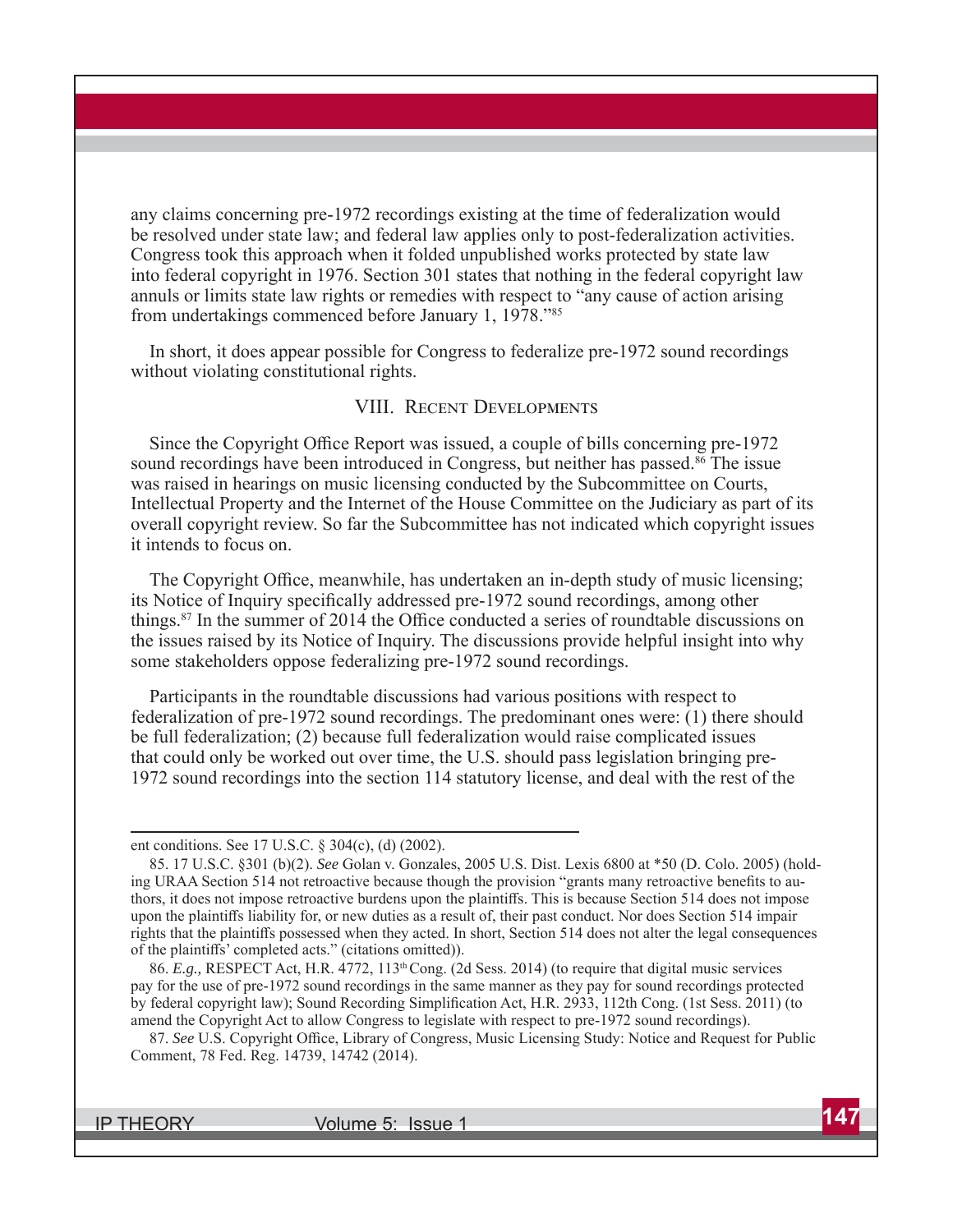federalization issues at some later time;<sup>88</sup> or  $(3)$  federalizing pre-1972 sound recordings in the Copyright Act, or even just including them in the section 114 statutory license, is unfair; it would provide their creators with a windfall at the expense of those who stream digital music.

### *A. Full Federalization*

A number of discussants at the Copyright Office's music licensing roundtables argued for full federalization.<sup>89</sup> There is no question that federalizing pre-1972 recordings raises some difficult issues. They will not all be enumerated here; they are discussed at length in the Copyright Office's study on pre-1972 sound recordings.<sup>90</sup> The Office concluded, nevertheless, that these issues are "not insurmountable,"91 a conclusion with which I concur. For example, difficult problems could arise if the federalization worked a change in ownership. However, if, as the Office suggests, the federalizing legislation were to provide that the owner of rights under federal law would be the owner under state law on the day before the federalizing legislation becomes effective, those issues would largely be avoided.

On January 1, 1978, countless unpublished works were brought under federal copyright law pursuant to 17 U.S.C. § 301, with relatively few problems. Admittedly there are additional issues that pertain to published works, but it is possible to work through them so that the goal of achieving a unitary copyright system is achieved and the stakeholders are fairly treated.<sup>92</sup>

#### *B. The U.S. Should Pass Legislation Bringing Pre-1972 Sound Recordings into the Section 114 Statutory License Now, and Deal With the Rest of the Federalization Issues Later.*

Some discussants argued in favor of dealing with the section 114 license now, and the other aspects of federalization later.<sup>93</sup> There are at least two problems with this approach. First, it appears to recognize a federal law right without corresponding exceptions. The Copyright Office Report was effectively initiated by libraries and archives that seek greater

90. See generally Copyright Office Report, *supra* note 2, at 139-74.

<sup>88.</sup> This is the approach of the RESPECT Act, *supra* note 86.

<sup>89.</sup> *E.g.*, U.S. COPYRIGHT OFFICE, TRANSCRIPT OF MUSIC LICENSING STUDY PUBLIC ROUNDTABLE 165-67 (June 17, 2014) (comments of Eric Harbeson); 162-64 (comments of Ilene Goldberg), *available at* http://copyright.gov/docs/musiclicensingstudy/transcripts/mls-la-transcript06172014.pdf.

<sup>91.</sup> *Id.* at viii.

<sup>92.</sup> *See generally* Subotnik & Besek, *supra* note 77.

<sup>93.</sup> *E.g.*, U.S. COPYRIGHT OFFICE, TRANSCRIPT OF MUSIC LICENSING STUDY PUBLIC ROUNDTABLE 149-50 (June 5, 2014) [hereinafter Public Roundtable June 5] (comments of Dean Marks) *available* at http://copyright. gov/docs/musiclicensingstudy/transcripts/mls-nashville-transcript06052014.pdf; U.S. COPYRIGHT OFFICE, TRANSCRIPT OF MUSIC LICENSING STUDY PUBLIC ROUNDTABLE 172-73 (June 24, 2014) [hereinafter Public Roundtable June 24] (comments of Colin Rushing), *available at* http://copyright.gov/docs/musiclicensingstudy/transcripts/mls-nyc-transcript06242014.pdf. .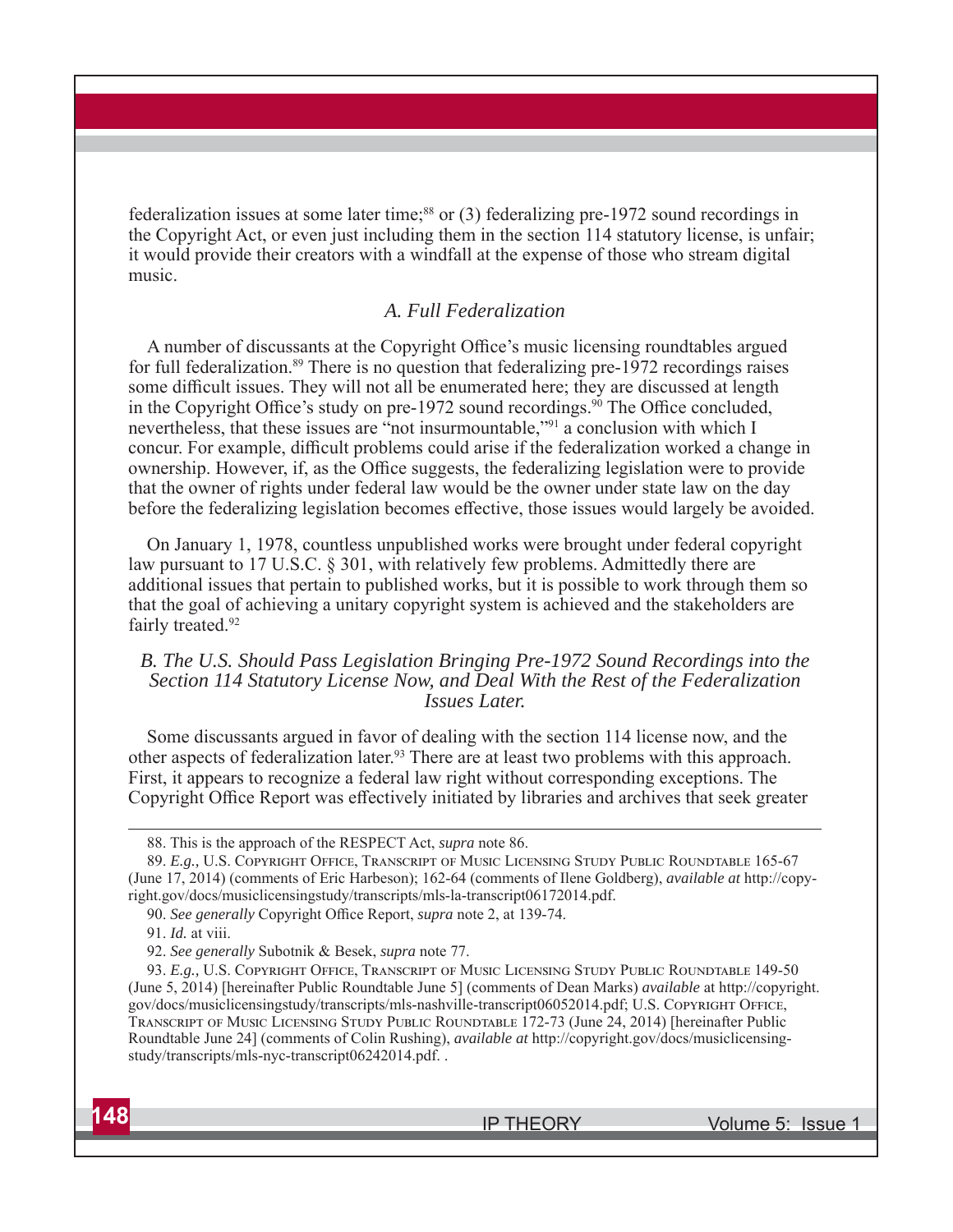clarity in governing laws in order to better achieve preservation and scholarly uses of pre-1972 sound recordings. The "114 only" approach is aimed primarily at commercial recordings, and does little to respond to the legitimate concerns of libraries and archives. Second, it is not clear that the complications of full federalization can be avoided by this route. For example, doesn't one still have to determine ownership under this approach? Moreover, it would not obviate questions about termination rights, takings or the like.

#### *C. Federalization Would Create a Windfall for Creators.*

Some discussants argued that including pre-1972 sound recordings in the Copyright Act, and in particular, in the section 114 statutory license, would provide their creators with a windfall.94

It is true that creators of pre-1972 sound recordings had no expectation of a performance right in digital audio transmissions when they created their works. At the same time, they *did* have an expectation of continuing to earn revenue from sales of copies (phonorecords) of their sound recordings. The market has changed in a way that few if any persons could have envisioned; increasingly, sound recordings are exploited through digital streaming rather than through distribution of copies. Accordingly, allowing the creators to benefit from the streaming of their recordings is not a windfall.

Some discussants also argued that the creators of pre-1972 sound recordings should not benefit from this new market because it could not have acted as an incentive to the creation of these recordings.95 The Supreme Court, however, rejected this "quid pro quo" theory in *Eldred v. Ashcroft.*<sup>96</sup> Moreover, the benefits of full federalization along the lines proposed by the Copyright Office in its report would accrue not only, or even primarily, to right holders of pre-1972 sound recordings, but also to scholars, researchers, libraries, archives and other users of these recordings.

Since the music licensing roundtable discussions, there has been a state law case that will likely lead to greater disarray in the laws governing pre-1972 sound recordings. In *Flo & Eddie, Inc. v. Sirius XM Radio, Inc.*, the federal district court for the Central District of California concluded that California state law provided a public performance right in sound recordings created by "The Turtles" in the 1960s.<sup>97</sup> It held that Sirius XM violated plaintiffs' rights under state law by transmitting the Turtles' recordings over its satellite and internet radio services.98

<sup>94.</sup> *E.g.,* Public Roundtable June 24, *supra* note 93, at 174-75 (comments of Bruce Rich); Public Roundtable June 5, *supra* note 93, at 170 (comments of David Oxenford).

<sup>95.</sup> *E.g.,* Public Roundtable June 24, *supra* note 93, at 175-76 (comments of Bruce Rich); Public Roundtable June 5, *supra* note 93, at 169-70 (comments of David Oxenford).

<sup>96.</sup> Eldred v. Ashcroft, 537 U.S. 186, 214-17 (2003).

<sup>97.</sup> Flo & Eddie, *supra* note 53.

<sup>98.</sup> The court held that Sirius XM's transmissions violated Cal. Civ. Code §980(a)(2) (West 1982) as well